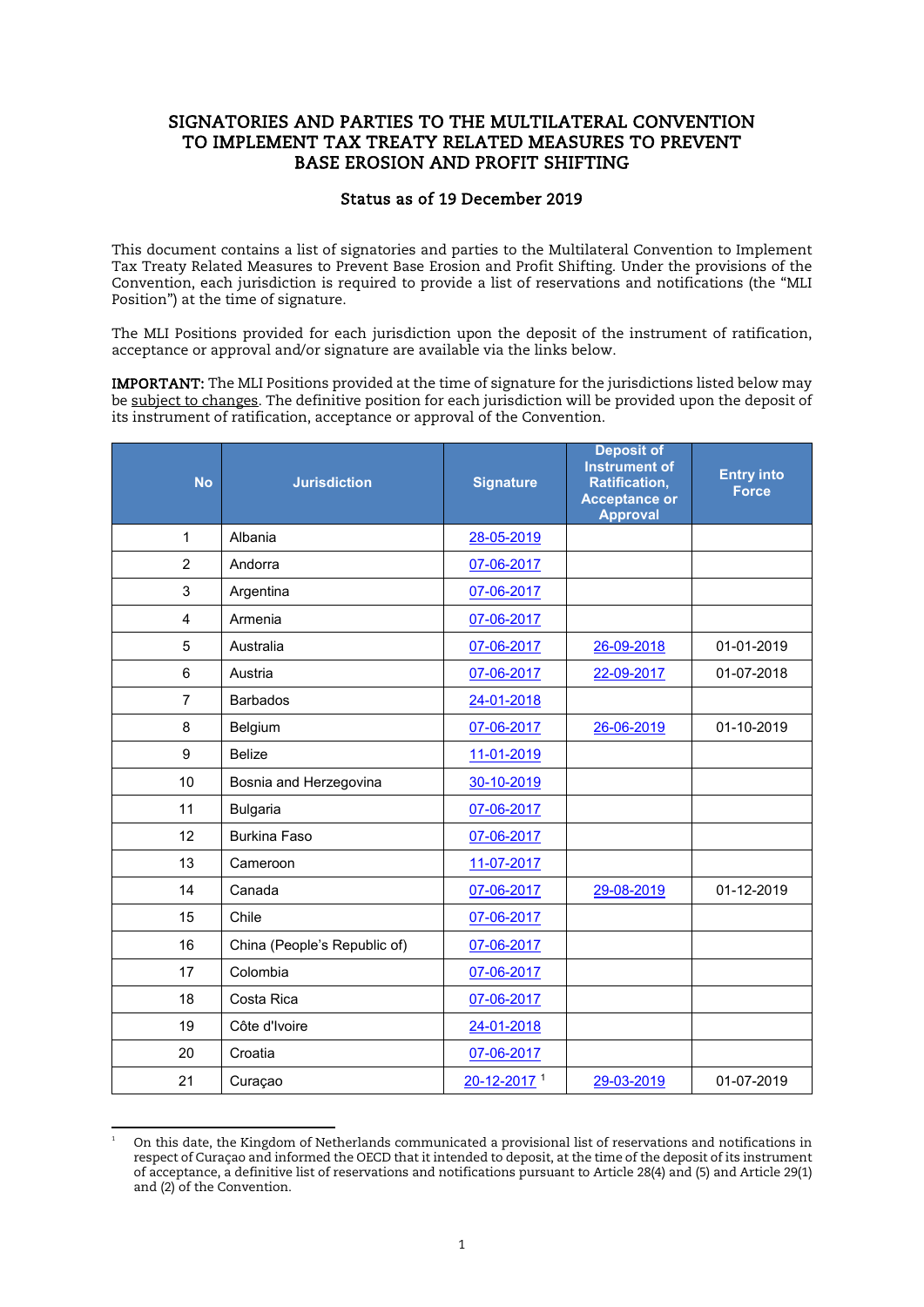| <b>No</b> | <b>Jurisdiction</b> | <b>Signature</b> | <b>Deposit of</b><br><b>Instrument of</b><br><b>Ratification,</b><br><b>Acceptance or</b><br><b>Approval</b> | <b>Entry into</b><br>Force |
|-----------|---------------------|------------------|--------------------------------------------------------------------------------------------------------------|----------------------------|
| 22        | Cyprus              | 07-06-2017       |                                                                                                              |                            |
| 23        | Czech Republic      | 07-06-2017       |                                                                                                              |                            |
| 24        | Denmark             | 07-06-2017       | 30-09-2019                                                                                                   | 01-01-2020                 |
| 25        | Egypt               | 07-06-2017       |                                                                                                              |                            |
| 26        | Estonia             | 29-06-2018       |                                                                                                              |                            |
| 27        | Fiji                | 07-06-2017       |                                                                                                              |                            |
| 28        | Finland             | 07-06-2017       | 25-02-2019                                                                                                   | 01-06-2019                 |
| 29        | France              | 07-06-2017       | 26-09-2018                                                                                                   | 01-01-2019                 |
| 30        | Gabon               | 07-06-2017       |                                                                                                              |                            |
| 31        | Georgia             | 07-06-2017       | 29-03-2019                                                                                                   | 01-07-2019                 |
| 32        | Germany             | 07-06-2017       |                                                                                                              |                            |
| 33        | Greece              | 07-06-2017       |                                                                                                              |                            |
| 34        | Guernsey            | 07-06-2017       | 12-02-2019                                                                                                   | 01-06-2019                 |
| 35        | Hong Kong (China)   | 07-06-2017       |                                                                                                              |                            |
| 36        | Hungary             | 07-06-2017       |                                                                                                              |                            |
| 37        | Iceland             | 07-06-2017       | 26-09-2019                                                                                                   | 01-01-2020                 |
| 38        | India               | 07-06-2017       | 25-06-2019                                                                                                   | 01-10-2019                 |
| 39        | Indonesia           | 07-06-2017       |                                                                                                              |                            |
| 40        | Ireland             | 07-06-2017       | 29-01-2019                                                                                                   | 01-05-2019                 |
| 41        | Isle of Man         | 07-06-2017       | 25-10-2017                                                                                                   | 01-07-2018                 |
| 42        | Israel              | 07-06-2017       | 13-09-2018                                                                                                   | 01-01-2019                 |
| 43        | Italy               | 07-06-2017       |                                                                                                              |                            |
| 44        | Jamaica             | 24-01-2018       |                                                                                                              |                            |
| 45        | Japan               | 07-06-2017       | 26-09-2018                                                                                                   | 01-01-2019                 |
| 46        | Jersey              | 07-06-2017       | 15-12-2017                                                                                                   | 01-07-2018                 |
| 47        | Jordan              | 19-12-2019       |                                                                                                              |                            |
| 48        | Kazakhstan          | 25-06-2018       |                                                                                                              |                            |
| 49        | Kenya               | 26-11-2019       |                                                                                                              |                            |
| 50        | Korea               | 07-06-2017       |                                                                                                              |                            |
| 51        | Kuwait              | 07-06-2017       |                                                                                                              |                            |
| 52        | Latvia              | 07-06-2017       | 29-10-2019                                                                                                   | 01-02-2020                 |
| 53        | Liechtenstein       | 07-06-2017       | 19-12-2019                                                                                                   | 01-04-2020                 |
| 54        | Lithuania           | 07-06-2017       | 11-09-2018                                                                                                   | 01-01-2019                 |
| 55        | Luxembourg          | 07-06-2017       | 09-04-2019                                                                                                   | 01-08-2019                 |
| 56        | Malaysia            | 24-01-2018       |                                                                                                              |                            |
| 57        | Malta               | 07-06-2017       | 18-12-2018                                                                                                   | 01-04-2019                 |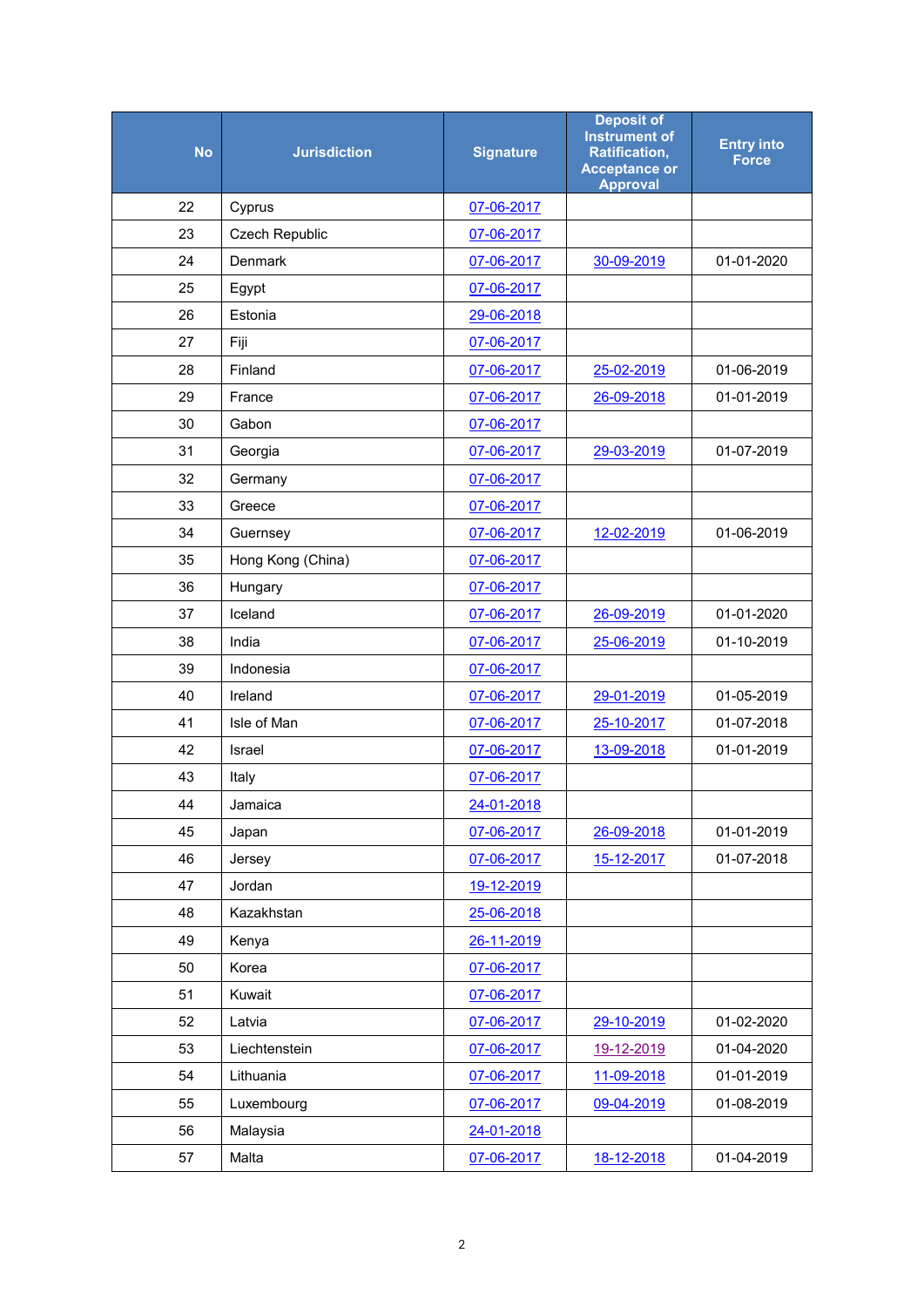| <b>No</b> | <b>Jurisdiction</b>       | <b>Signature</b>        | <b>Deposit of</b><br><b>Instrument of</b><br><b>Ratification,</b><br><b>Acceptance or</b><br><b>Approval</b> | <b>Entry into</b><br><b>Force</b> |
|-----------|---------------------------|-------------------------|--------------------------------------------------------------------------------------------------------------|-----------------------------------|
| 58        | <b>Mauritius</b>          | 05-07-2017 <sup>2</sup> | 18-10-2019                                                                                                   | 01-02-2020                        |
| 59        | Mexico                    | 07-06-2017              |                                                                                                              |                                   |
| 60        | Monaco                    | 07-06-2017              | 10-01-2019                                                                                                   | 01-05-2019                        |
| 61        | Morocco                   | 25-06-2019              |                                                                                                              |                                   |
| 62        | <b>Netherlands</b>        | 07-06-2017              | 29-03-2019                                                                                                   | 01-07-2019                        |
| 63        | New Zealand               | 07-06-2017              | 27-06-2018                                                                                                   | 01-10-2018                        |
| 64        | Nigeria                   | 17-08-2017              |                                                                                                              |                                   |
| 65        | Norway                    | 07-06-2017              | 17-07-2019                                                                                                   | 01-11-2019                        |
| 66        | Oman                      | 26-11-2019              |                                                                                                              |                                   |
| 67        | Pakistan                  | 07-06-2017              |                                                                                                              |                                   |
| 68        | Panama                    | 24-01-2018              |                                                                                                              |                                   |
| 69        | Papua New Guinea          | 23-01-2019              |                                                                                                              |                                   |
| 70        | Peru                      | 27-06-2018              |                                                                                                              |                                   |
| 71        | Poland                    | 07-06-2017              | 23-01-2018                                                                                                   | 01-07-2018                        |
| 72        | Portugal                  | 07-06-2017              |                                                                                                              |                                   |
| 73        | Qatar                     | 04-12-2018              |                                                                                                              |                                   |
| 74        | Romania                   | 07-06-2017              |                                                                                                              |                                   |
| 75        | <b>Russian Federation</b> | 07-06-2017              | 18-06-2019                                                                                                   | 01-10-2019                        |
| 76        | San Marino                | 07-06-2017              |                                                                                                              |                                   |
| 77        | Saudi Arabia              | 18-09-2018              |                                                                                                              |                                   |
| 78        | Senegal                   | 07-06-2017              |                                                                                                              |                                   |
| 79        | Serbia                    | 07-06-2017              | 05-06-2018                                                                                                   | 01-10-2018                        |
| 80        | Seychelles                | 07-06-2017              |                                                                                                              |                                   |
| 81        | Singapore                 | 07-06-2017              | 21-12-2018                                                                                                   | 01-04-2019                        |
| 82        | Slovak Republic           | 07-06-2017              | 20-09-2018                                                                                                   | 01-01-2019                        |
| 83        | Slovenia                  | 07-06-2017              | 22-03-2018                                                                                                   | 01-07-2018                        |
| 84        | South Africa              | 07-06-2017              |                                                                                                              |                                   |
| 85        | Spain                     | 07-06-2017 3            |                                                                                                              |                                   |
| 86        | Sweden                    | 07-06-2017              | 22-06-2018                                                                                                   | 01-10-2018                        |
| 87        | Switzerland               | 07-06-2017              | 29-08-2019                                                                                                   | 01-12-2019                        |
| 88        | Tunisia                   | 24-01-2018              |                                                                                                              |                                   |
| 89        | Turkey                    | 07-06-2017 4            |                                                                                                              |                                   |
| 90        | Ukraine                   | 23-07-2018              | 08-08-2019                                                                                                   | 01-12-2019                        |

<span id="page-2-0"></span> $\frac{1}{2}$ <u>[Link](http://mof.govmu.org/English/DOCUMENTS/COMMUNIQUE%20-MULTILATERAL%20CONVENTION%2005%2007%202017%20REVISED.PDF)</u> to the press release issued by Mauritius on 5 July 2017. On 10 October 2018, Mauritius submitted a <u>draft MLI</u> [position](http://www.oecd.org/tax/treaties/beps-mli-position-mauritius-draft.pdf) to the OECD Secretariat in preparation of Mauritius' definitive MLI Position to be provided upon the deposit of its instrument of ratification.

<span id="page-2-1"></span> Declaration made by Spain[: http://www.oecd.org/tax/treaties/beps-mli-declaration-spain.pdf](http://www.oecd.org/tax/treaties/beps-mli-declaration-spain.pdf)

<span id="page-2-2"></span> Declaration made by Turkey:<http://www.oecd.org/tax/treaties/beps-mli-declaration-turkey.pdf>